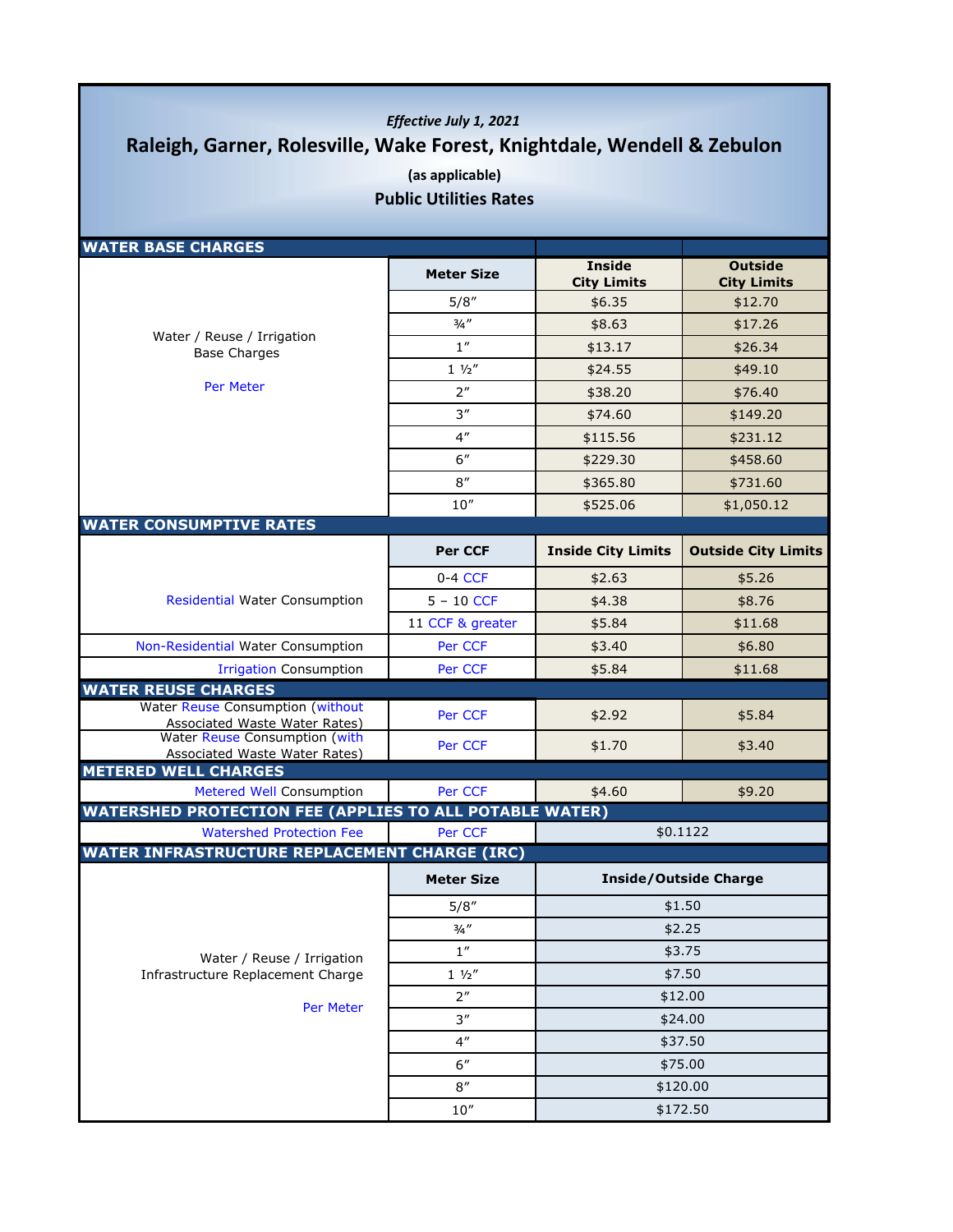| <b>WASTE WATER BASE CHARGES</b>                                    |                   |                                     |                                      |
|--------------------------------------------------------------------|-------------------|-------------------------------------|--------------------------------------|
|                                                                    | <b>Meter Size</b> | <b>Inside</b><br><b>City Limits</b> | <b>Outside</b><br><b>City Limits</b> |
|                                                                    | 5/8''             | \$7.72                              | \$15.44                              |
|                                                                    | 3/4''             | \$10.57                             | \$21.14                              |
| Associated Waste Water / Metered Waste                             | 1''               | \$16.21                             | \$32.42                              |
| Water Base Charges                                                 | $1 \frac{1}{2}$   | \$30.33                             | \$60.66                              |
|                                                                    | 2 <sup>n</sup>    | \$47.26                             | \$94.52                              |
| Per Meter                                                          | 3''               | \$92.45                             | \$184.90                             |
|                                                                    | 4 <sup>''</sup>   | \$143.26                            | \$286.52                             |
|                                                                    | 6''               | \$284.41                            | \$568.82                             |
|                                                                    | 8''               | \$453.82                            | \$907.64                             |
|                                                                    | 10''              | \$651.44                            | \$1,302.88                           |
| <b>WASTE WATER USAGE CHARGES</b>                                   |                   |                                     |                                      |
| <b>Associated Waste Water</b>                                      | Per CCF           | \$4.60                              | \$9.20                               |
| <b>Metered Waste Water</b>                                         | Per CCF           | \$4.60                              | \$9.20                               |
| <b>WASTE WATER INFRASTRUCTURE REPLACEMENT CHARGE (IRC)</b>         |                   |                                     |                                      |
|                                                                    | <b>Meter Size</b> | <b>Inside/Outside Charge</b>        |                                      |
|                                                                    | 5/8''             | \$4.50                              |                                      |
|                                                                    | 3/4''             | \$6.75                              |                                      |
| Associated Waste Water / Metered Waste                             | 1''               |                                     | \$11.25                              |
| Water                                                              | $1 \frac{1}{2}$   | \$22.50                             |                                      |
| Infrastructure Replacement Charge                                  | 2 <sup>''</sup>   |                                     | \$36.00                              |
| <b>Per Meter</b>                                                   | 3''               |                                     | \$72.00                              |
|                                                                    | 4 <sup>''</sup>   | \$112.50                            |                                      |
|                                                                    | 6''               | \$225.00                            |                                      |
|                                                                    | 8''               | \$360.00                            |                                      |
|                                                                    | 10''              | \$517.50                            |                                      |
| FLAT WASTE WATER CHARGES (includes IRC)                            |                   |                                     |                                      |
|                                                                    | <b>Meter Size</b> | <b>Inside</b>                       | <b>Outside</b>                       |
| Residential Flat Waste Water                                       | <b>FLAT</b>       | <b>City Limits</b><br>\$44.42       | <b>City Limits</b><br>\$84.34        |
| <b>OTHER NON-METERED CHARGES</b>                                   |                   |                                     |                                      |
|                                                                    | <b>Raleigh</b>    |                                     |                                      |
|                                                                    |                   |                                     |                                      |
| <b>RECYCLING &amp; SOLID WASTE</b>                                 |                   |                                     |                                      |
| <b>Residential Recycling Fee</b><br>\$4.60                         |                   |                                     |                                      |
| Residential Solid Waste Fee                                        |                   |                                     | \$15.45                              |
| <b>CENTRAL BUSINESS DISTRICT (CBD) RATES</b><br>6 Day Recycle Only |                   |                                     |                                      |
| 7 Day Recycle Only                                                 |                   | \$52.00<br>\$60.00                  |                                      |
|                                                                    | Solid Waste       |                                     |                                      |
| 1 Day Solid Waste & Recycle                                        | Recycle           | \$15.45<br>\$4.60                   |                                      |
|                                                                    | Solid Waste       | \$92.70                             |                                      |
| 6 Day Solid Waste & Recycle                                        | Recycle           | \$27.60                             |                                      |
|                                                                    | Solid Waste       | \$108.15                            |                                      |
| 7 Day Solid Waste & Recycle                                        | Recycle           | \$32.20                             |                                      |
| <b>STORMWATER</b>                                                  |                   |                                     |                                      |
| Stormwater                                                         | Per SFEU          |                                     | \$7.00                               |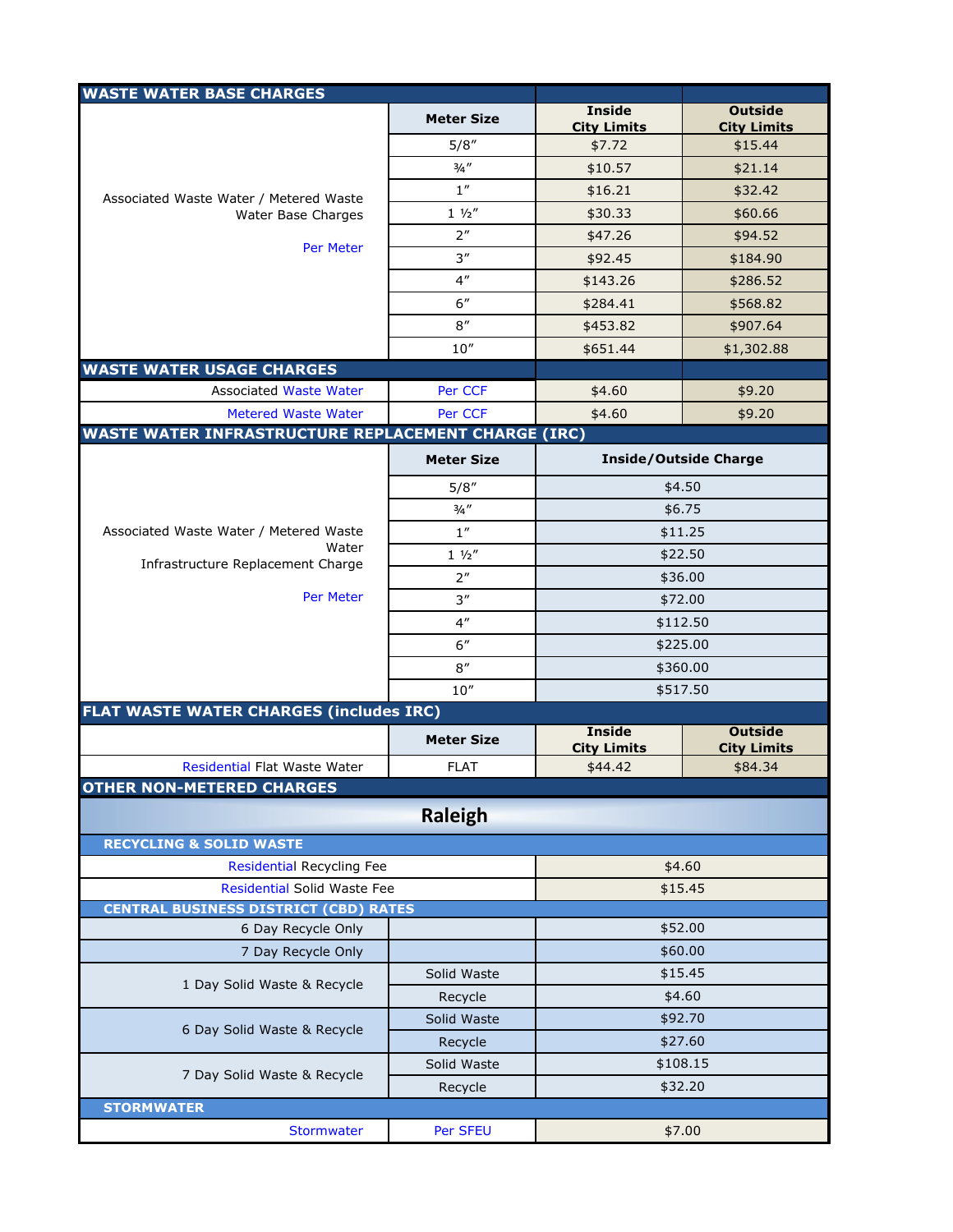| Knightdale                                     |          |         |  |  |
|------------------------------------------------|----------|---------|--|--|
| <b>RECYCLING &amp; SOLID WASTE</b>             |          |         |  |  |
| Recycling Fee                                  |          | \$4.80  |  |  |
| Solid Waste Fee                                |          | \$11.75 |  |  |
| <b>STORMWATER</b>                              |          |         |  |  |
| <b>Stormwater</b>                              | Per SFEU | \$6.75  |  |  |
| <b>Wake Forest</b>                             |          |         |  |  |
| <b>RECYCLING, SOLID WASTE &amp; YARD WASTE</b> |          |         |  |  |
| Recycling Fee                                  |          | \$5.00  |  |  |
| Solid Waste Fee                                |          | \$11.00 |  |  |
| Yard Waste                                     |          | \$5.00  |  |  |
| Wendell                                        |          |         |  |  |
| <b>RECYCLING, SOLID WASTE &amp; YARD WASTE</b> |          |         |  |  |
| Solid Waste                                    |          | \$25.00 |  |  |
| <b>Zebulon</b>                                 |          |         |  |  |
| <b>RECYCLING &amp; SOLID WASTE</b>             |          |         |  |  |
| Recycling Fee                                  |          | \$4.18  |  |  |
| Solid Waste Fee (First Can)                    |          | \$24.00 |  |  |
| Solid Waste Fee (Additional Can)               |          | \$10.94 |  |  |
| $1$ CCF = 748 gallons                          |          |         |  |  |